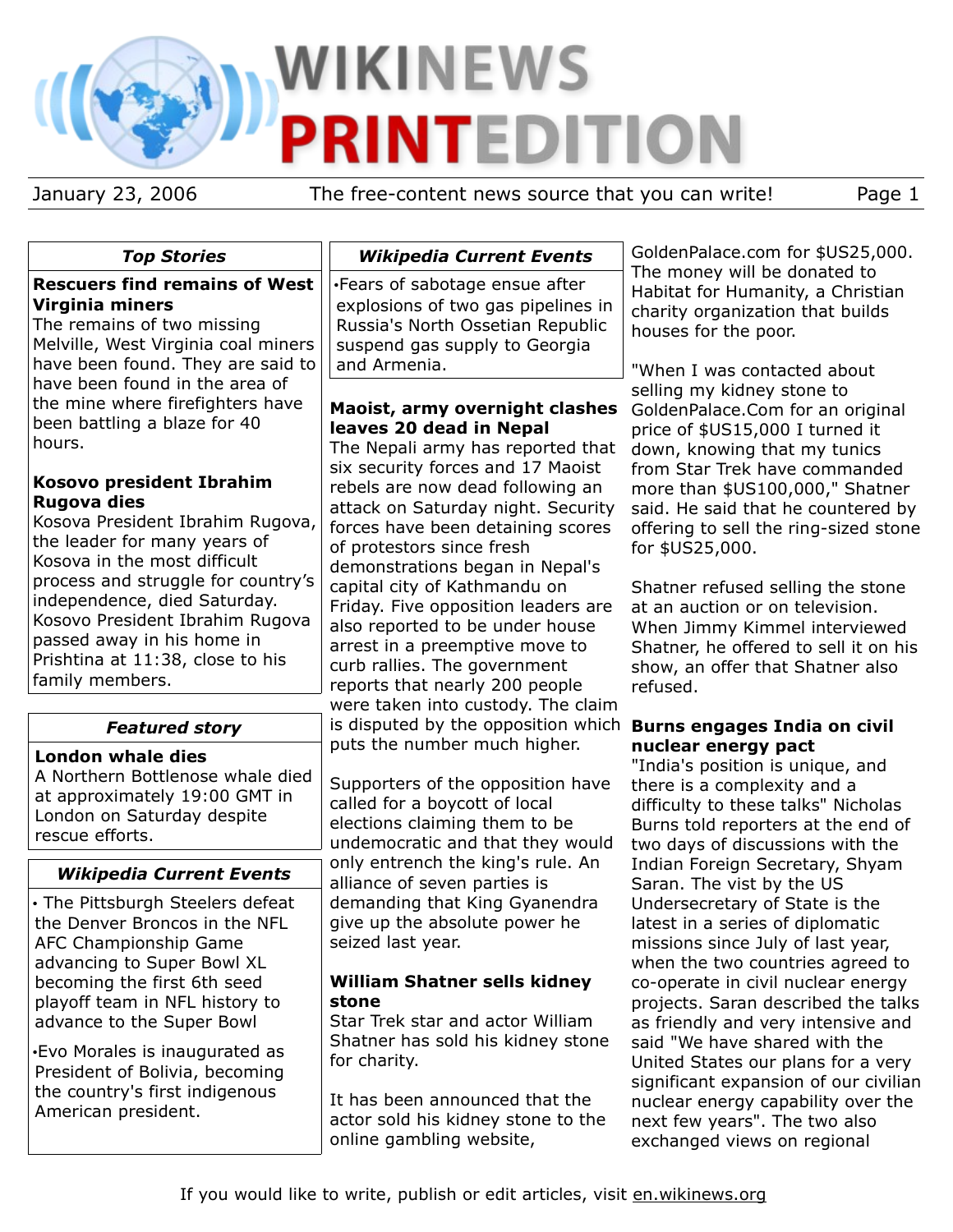Saran and Burns head the Indo-US help India with nuclear fuel for its joint working group on civil nuclear energy cooperation. India is looking to nuclear energy as a solution for its growing energy requirements. The country is hoping that the discussions will lead to the lifting of restrictions on nuclear technology transfer imposed by the US since India's nuclear tests in 1998. The US has requested a number of safeguards in exchange. India has been asked to separate its military and civilian nuclear programmes, and allow the International Atomic Energy Agency (IAEA) to inspect its civilian reactors while continuing its moratorium on nuclear testing. If the deal goes through, the US would be making an exception in the case of India, which is not a signatory to the Nuclear Non-Proliferation Treaty (NPT). The two sides claimed that there is enough good will and trust to reach an agreement while admitting to have facilities. This may not be very encountered difficulties that required more work.

President Bush with India's Prime Minister Dr. Manmohan Singh, during their meeting in the Oval Office in July

This is the US Undersecretary's second visit to New Delhi since October and part of an ongoing US Committee and met with the engagement that has recently involved others including US Secretary of State Condoleezza Rice and US Senator John Kerry. Later this year, President Bush is expected to bestow a state visit to the country. The trip which is currently planned for the first week of March will only be the fifth such visit by a US President to India. Bill Clinton was the last president to visit India in March 2000.

significant breakthrough in July of last year when the US agreed to Tarapur reactor. This was a huge policy change since India had been denied use of dual-use technology for almost three decades while it remained outside the NPT. The Bush administration defended the move by describing India as a responsible nuclear power and announced that it would work with the US Congress on passing the necessary legislation to achieve full nuclear energy cooperation with India.

The agreement has some members of the Congress concerned with opposition from both Democrats and Republicans. Critics believe the deal could harm efforts to curb the spread of nuclear weapons and potentially jeopardize the NPT. The agreement government and a regime in Iran, also hinges on the details surrounding the separation of India's military and civilian nuclear easy as some of the country's nuclear research facilities are thought to contribute to both fields. US senator John Kerry has supported the deal "in principle" while saying that the fine print of the agreement would need to be studied when Congress votes on the issue. Kerry is a member of the US Senate Foreign Relations Indian Prime Minister and other senior officials earlier this month.

The US foreign policy towards India in the recent past shows a transformation recognizing it as an emerging global power and also an important player in regional geopolitics. Some believe that this is part of the longer term US effort to strengthen relations with Asian countries to counter the rise of China.

Recently, Iran's nuclear ambitions have been the cause for displeasure in Washington. US alleges that it is attempting to build nuclear weapons while Iran maintains that it wants the technology only for energy purposes. Ali Larijani, the chief Iranian negotiator with the IAEA complained of dual standards being set by the US and cited India as an example. Iran is bound by the NPT since it is a signatory to the treaty.

US Undersecretary Burns dismissed Larijani's remarks calling them outrageous and saying that it was not possible to compare India and Iran in the nuclear sphere. "[India] has never been a proliferator, and has been very responsible in safeguarding its nuclear technology. On the other hand, you have a which the IAEA says for 18 years conducted secret nuclear research without revealing it to the IAEA."

India which has had a longstanding close relationship with Iran has supported the initiative taken by the European-3 to find a solution to the issues related to Iranian nuclear program. Saran said that he would not like to see a confrontation developing in a region that is so close to India and recommended developing an international consensus. India which is looking to secure its natural gas supplies has signed a deal with Iran for a \$7 billion gas pipeline project. This deal has been strongly opposed by the United States. Work is expected to commence in 2007 and the project will be owned and operated by a consortium from Iran, India and Pakistan as well as some international energy companies.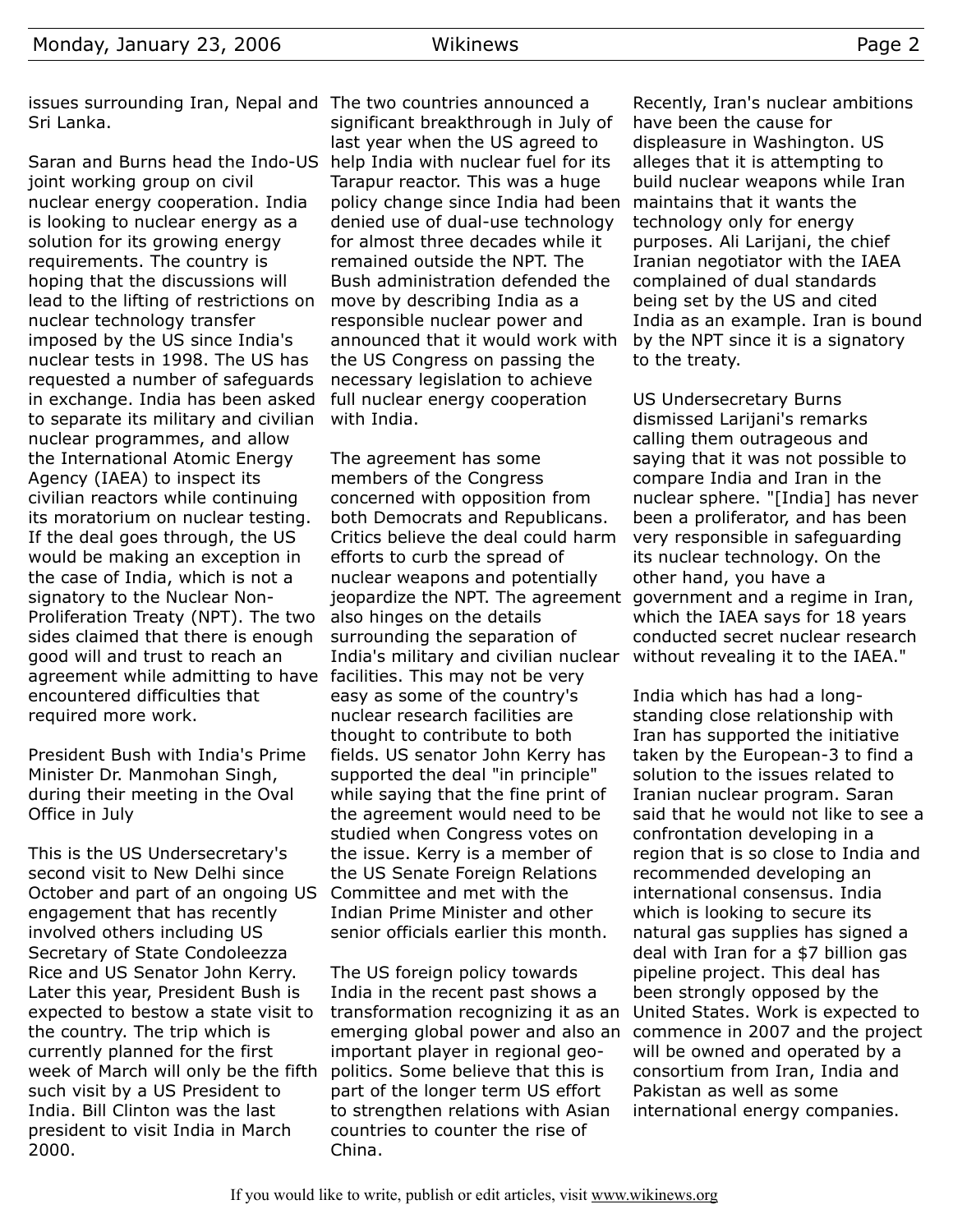#### **Australian Values to be taught in NSW schools**

The New South Wales government will make it compulsory for schools cooperation established by the to play Advance Australia Fair, Australia's national anthem before class this year.

Teachers at primary schools in NSW will also be required to introduce "Australian values" lessons from the beginning of this school year. The lessons are expected to teach children "what it considered that the decision, means to be Australian" and include topics such as family values, community harmony, national heritage, national identity, cultural differences and Australian history.

The Three Rs will also be extended to five and include the topics of respect and responsibility. The NSW government claims that it needs to ensure people respect authority within the community.

Adults will not escape the government's plans to foster respect for authority with the government announcing it plans to create a new law enforcement package with new laws to make it easier for police to crack down on anti-social behaviour.

Fines and penalties for a range of offences such as damaging public property, including transport and housing, will also be reviewed.

# **Portugal to produce new Volkswagen model in 2008**

Volkswagen announced the Palmela, Portugal factory - Autoeuropa - has been chosen to produce a new car model beginning the first quarter of 2008, but did not specify the model to be produced.

"The decision to produce a new model in Autoeuropa is the result

of the competitive cost of production of the factory, well as the favorable conditions of the Portuguese government and the workers," announced Wolfgang Bernhard.

José Sócrates, prime minister of Portugal, said he was "satisfied with the decision of Volkswagen to produce a new model in the factory of Palmela," and "reflected the confidence [of the investors] in the portuguese economy."

Volkswagen will reveal the new model to be produced next week. By 2008 the factory at Palmela will be only producing the multipurpose vehicle Sharan and the Eos models.

With the end of the production of the multi-purpose vehicle, the factory needs to garantee new product lines, since the new Eos is insufficient to maintain the current 2,790 workers.

The Volkswagen Autoeuropa produced a total of 79,896 vehicles last year, of the models Volkswagen Sharan, SEAT Alhambra, Ford Galaxy and Volkswagen Eos, against the 95,660 vehicles produced in 2004.

#### **Kosovo president Ibrahim Rugova dies**

Kosova President Ibrahim Rugova, the leader for many years of Kosova in the most difficult process and struggle for country's independence, died Saturday.

Kosovo President Ibrahim Rugova passed away in his home in Prishtina at 11:38, close to his family members, his personal doctor, a US doctor, and his close staff. President Rugova suffered

from lung cancer, diagnosed in end of August 2005. He fought his illness for months with an exceptional moral courage. The PM had called an urgent Cabinet session at 3 pm, sources say.

The death was a few days before the United Nations was to begin a Belgrade-Pristina discussions relating to the road to independance for the province. Rugova, 61, has no definite successor in his faction-ridden Democratic League of Kosovo or head of the Kosovo negotiating team, which he was expected to lead. Western diplomats are worried about a possible messy power struggle.

The Sorbonne-educated literature professor was the architect of the decade-old passive resistance since 1989, when former Yugoslav President Slobodan Milosevic stripped the province of autonomy.

A statement issued by President Rugova's Office said the public would be advised shortly concerning the details related to the events to honor the President.